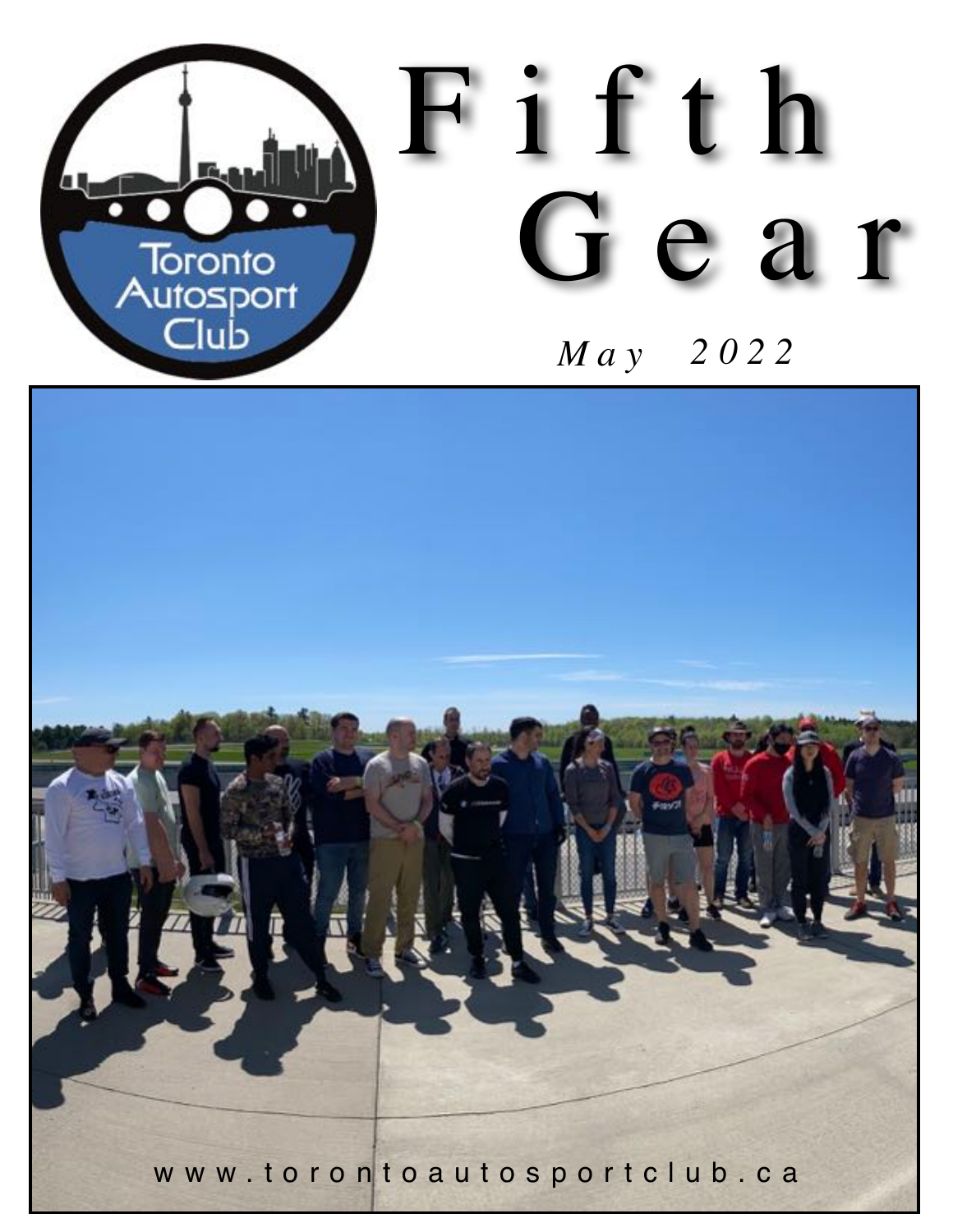## Toronto Autosport Club

## 2022 EXECUTIVE

PRESIDENT Rob McAuley **Rob McAuley president@torontoautosportclub.ca** VICE-PRESIDENT Gary Vernon vicepresident@torontoautosportclub.ca TREASURER Brooke Jacobs treasurer@torontoautosportclub.ca SECRETARY **Ingrid Beck** secretary@torontoautosportclub.ca COMPETITION DIRECTOR Graham Tulett competitiondirector@torontoautosportclub.ca<br>SOCIAL DIRECTOR Nick Beck social@torontoautosportclub.ca SOCIAL DIRECTOR Nick Beck social@torontoautosportclub.ca

## 2022 COMPETITION COORDINATORS

TIMEATTACK /SOLO-I Gary Vernon<br>AUTOSLALOM /SOLO-II Keith Hui AUTOSLALOM /SOLO-II

## 2022 COMMITTEE REPRESENTATIVES

| RALLYSPORT ONTARIO | Graham Tulett | competitiondirector@torontoautosportclub.ca |
|--------------------|---------------|---------------------------------------------|
| <b>MEMBERSHIP</b>  | Claire Jacobs | registrar@torontoautosportclub.ca           |
| <b>WEBMASTER</b>   | Brooke Jacobs | brooke@brooke.net                           |

## **Club Mailing Address: 148 Tamarack Drive, Thornhill ON, L3T 4X4**

The TAC MOTORSPORT CLUB OF TORONTO Incorporated, (known as the "Toronto Autosport Club") is a general interest motorsport club involved in rallying, Solo I, Solo II, ice racing, road racing and social events. Club Meetings are held on the third Wednesday of each month **(except August & December)** at 8:00 p.m. (currently via ZOOM online). - NOTE- In-Person Meetings Suspended due to COVID-19 limits.

## GUESTS ARE ALWAYS WELCOME !

FIFTH GEAR is the monthly publication of the Toronto Autosport Club. Articles concerning Club members' activities are of special interest and members are encouraged to submit their writings to any member of the Executive or send them to the Editorial Offices. Past issues of FIFTH GEAR are posted for viewing on the club website.

FIFTH GEAR is normally published on the Tuesday preceding the second Wednesday of each month. Certain scheduling changes will be made to accommodate major motorsport events which are of interest to the members.

#### *DISCLAIMER*

*Opinions and views expressed in this newsletter are for entertainment purposes, are those of the individual writers and do not necessarily reflect the opinions and views of the TAC MOTORSPORT CLUB OF TORONTO, its Executive members, or affiliated governing bodies such as CASC-OR, CARS, RSO, or the ASN (Canada) FIA.*

**FIFTH GEAR Editors:** Nick Beck 280 Ridgefield Cres., Maple, Ontario L6A 1J6 Editorial: phone: (905) 832-8012 Email: fifthgear.@torontoautosportclub.ca

Please contact the Executive member(s) directly or through the Club Address listed above, for matters not pertaining to FIFTH GEAR.

**Advertising rates (per year) :** \$150/full page; \$75/half page; \$25/business card size

Toronto Autosport Club is proud to be affiliated with the following sanctioning bodies:





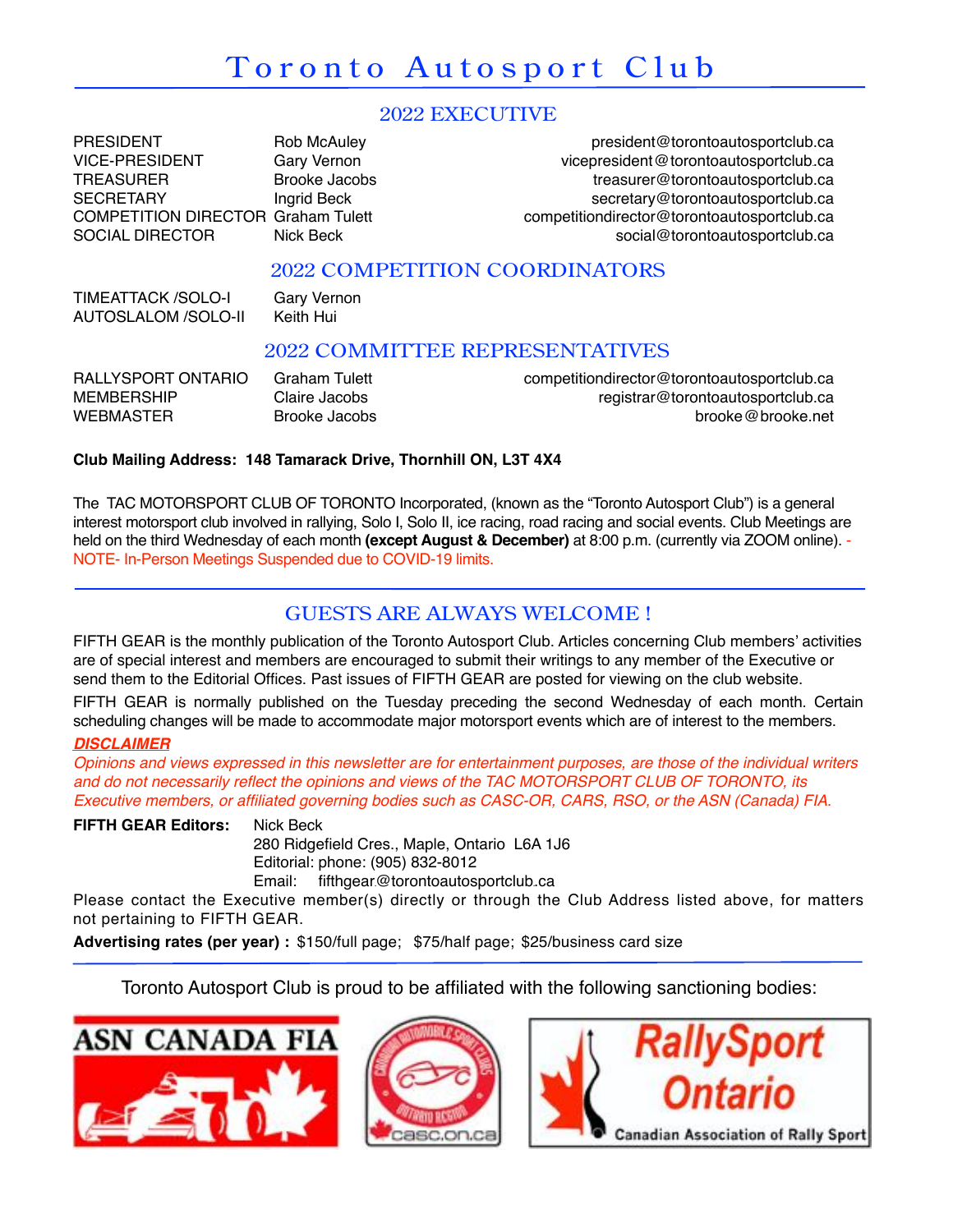# From The President's Desk

So spring has come to an abrupt end, and summer is here. Ontario Time Attack had their kick-off school this past weekend, along with their first event. We were able to accommodate 30 students and a pile of lappers - possibly a record number of people running at one of our schools.

The students were keen, and while many had track or Autoslalom experience, none had competed with us before. The organizers were impressed with the steadily dropping age of the participants. We are definitely attracting a younger crowd. This can only be good for the sport, as many of us veterans age out.

It was great to see people who had come out to the Open House at the start of April make it out to the event. The school is a great way to start, and see how OTA events are run.

TAC's next event is the Discover Ontario Car Rally. The DOCR will run on June 25. As usual, it goes on the longest Saturday in the year. This year, it will run north of Oshawa in and around some very pretty country side. But that's for the driver to take in, as the navigator will have their head buried in the route book instructions.

Then, the next weekend is the IMSA CTMP/Mosport picnic on July 3. Watch for a flyer in next month's Fifth Gear, and get ready to sign up. The last time we did this was in 2019, so I expect people will be very keen!

We've all heard about supply shortages and shipping delays. This has been a huge problem for anyone waiting for a new car. A friend finally got her new Toyota this week, after ordering it in November. This is definitely not unusual. Used car prices have shot up, because some people just can't wait. This same friend was replacing her Corolla after it was rear-ended. Her insurance gave her what they considered a fair settlement, but it was about \$3,000 short of the cost of a comparable vehicle as seen in AutoTrader. Instead, she bought a Sentra, used. She really wanted a Toyota, so after a few months of owning the Sentra, she visited the Toyota dealership. They offered her about \$1,000 less for the Sentra than she had paid for it. She could keep it until her new car arrived.

She was upset that she was taking a loss on the Sentra, but I reminded her that she would be getting about 4 months of use out of it for the loss of \$1,000. She still decided keep the car. Now that her new car is in, Sentras are selling for about \$4,000 more than she paid for it. The market is so hot, that used cars are almost as expensive as new cars.

So, plan ahead, and get that new car on order months before you need it!

Rob TAC President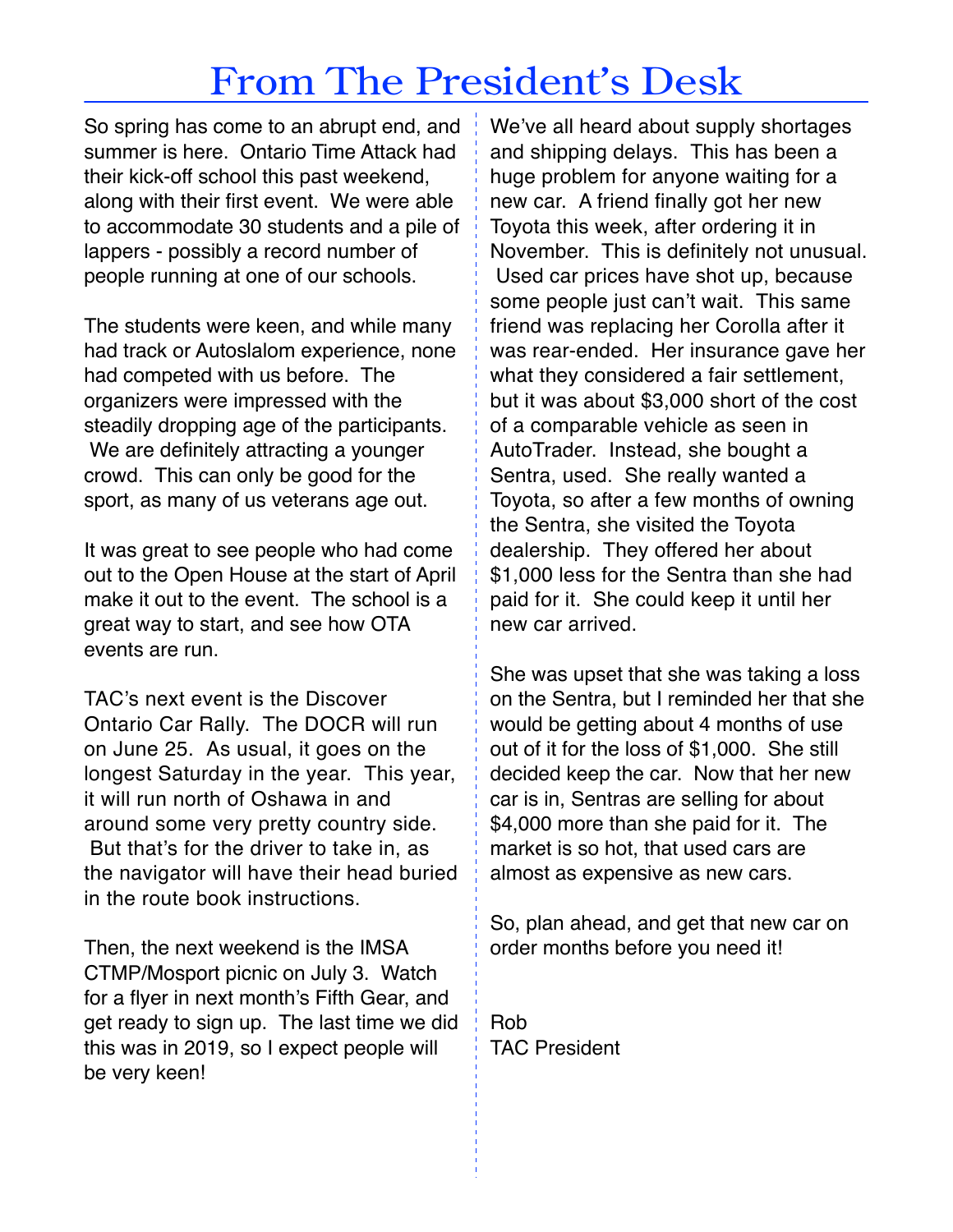## TAC 2022 EVENTS CALENDAR

*Date Category Event Description Club*

## May 2022

| 18               | Meeting           | <b>ONLINE: TAC Monthly Club Meeting, ZOOM</b>              | <b>TAC</b>   |
|------------------|-------------------|------------------------------------------------------------|--------------|
| 22               | F1                | GRAN PREMIO DE ESPAÑA (Barcelona)                          |              |
| 27-28            | Rally-CRC         | Rocky Mountain Rally, Kananaskis AB                        | <b>CSCC</b>  |
| 29               | F1                | <b>GRAND PRIX DE MONACO (Monte Carlo)</b>                  |              |
| 29               | <b>INDY</b>       | INDY 500, Indianapolis Motor Speedway                      |              |
| <b>June 2022</b> |                   |                                                            |              |
| $4 - 5$          | Regional Race     | SMP CUP; at SMP                                            |              |
| 4                | RallyCross        | <b>PMSC Rallycross</b>                                     | <b>PMSC</b>  |
| 5                | <b>INDY</b>       | The Raceway at Belle Isle Park                             |              |
| 11               | TimeAttack        | Ontario Time Attack Event #2, TMP/Toronto Motorsports Park |              |
| 11               | RallyCross        | KWRC Rallycross, Eaglesnest Motorsport Park, Ohsweken      | <b>KWRC</b>  |
| 12               | F1                | AZERBAIJAN GRAND PRIX (Baku City, Azerbaijan)              |              |
| 12               | <b>INDY</b>       | Road America                                               |              |
| 15               | Meeting           | <b>ONLINE: TAC Monthly Club Meeting, ZOOM</b>              | <b>TAC</b>   |
| $16 - 19$        | Vintage           | VARAC Vintage Grand Prix, CTMP (Mosport)                   | <b>VARAC</b> |
| 19               | F1                | <b>CANADIAN GP (Montreal)</b>                              |              |
| 19               | RallyCross        | MLRC Rallycross, Free-Flow MX Park, Belleville             | <b>MLRC</b>  |
| 25               | Rally-ORRC        | Discover Ontario Car Rally, - See Flyer- North of Oshawa   | <b>TAC</b>   |
| $25 - 26$        | Race              | Lucky Dog Canada Endurance Race Calabogie                  | <b>LDC</b>   |
| 25               | Rallycross        | <b>PMSC Rallycross</b>                                     | <b>PMSC</b>  |
| <b>July 2022</b> |                   |                                                            |              |
| $1 - 3$          | Rally-CRC         | Rallye Baie des Chaleurs, New Richmond, Quebec             | <b>CRAB</b>  |
| 3                | F1                | UNITED KINGDOM GRAND PRIX (Silverstone)                    |              |
| 3                | Social            | TAC at CTMP Sports Car GP Weekend; FAMOUS TAC BBQ          | <b>TAC</b>   |
| 3                | <b>INDY</b>       | Mid Ohio                                                   |              |
| 9                | RallyCross        | KWRC Rallycross, Eaglesnest Motorsport Park, Ohsweken      | <b>KWRC</b>  |
| 10               | F1                | <b>AUSTRIAN GRAND PRIX (Spielberg)</b>                     |              |
| 16               | <b>TimeAttack</b> | Ontario Time Attack School #2, CTMP/Mosport GP Track       |              |
| 16               | Rallycross        | PMSC Rallycross Free-Flow MX Park, Belleville              | PMSC         |
|                  |                   |                                                            |              |

*More events to appear as 2022 Schedules are released.*

*For more information on any event, please contact the organizing club or sanctioning body directly.*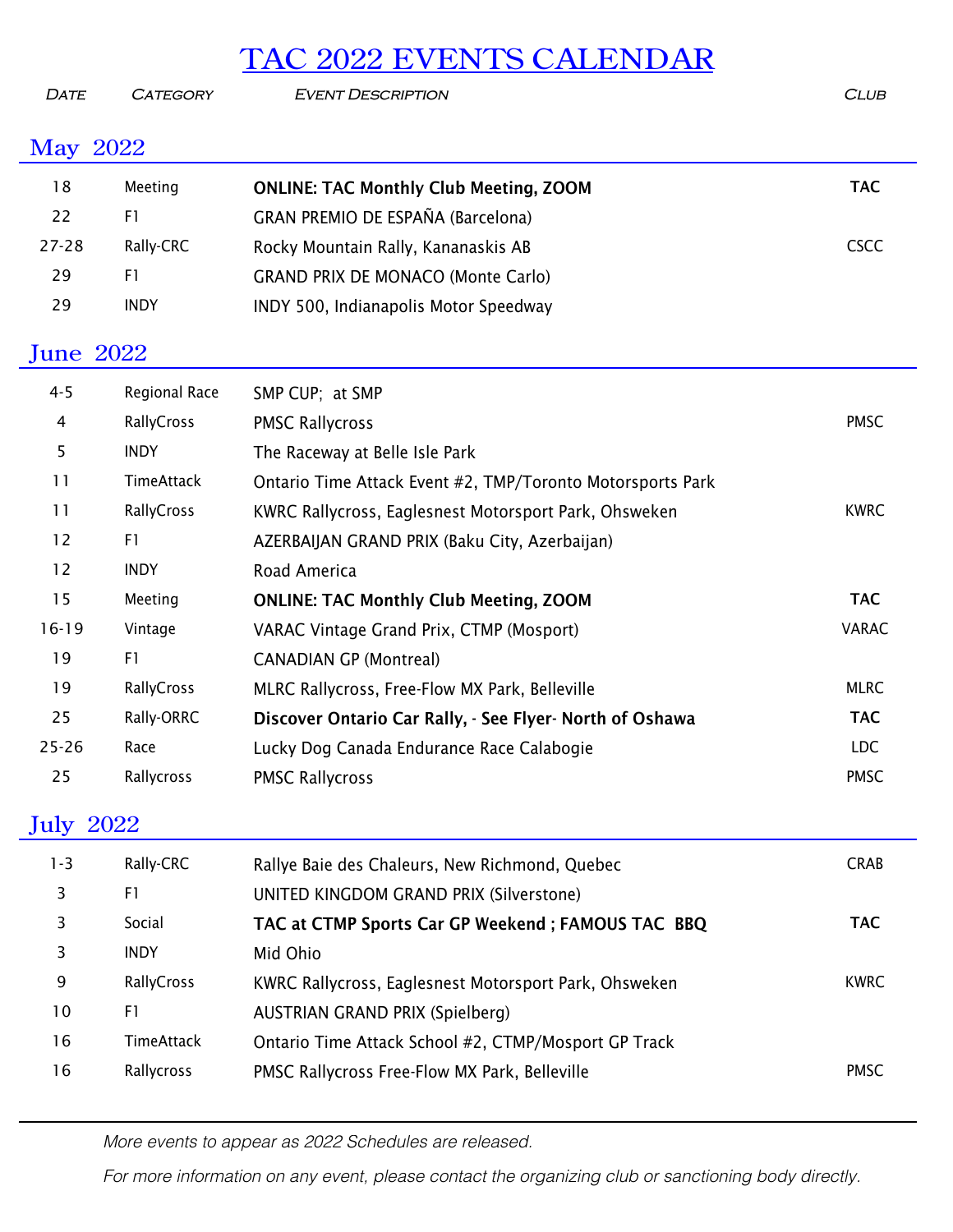

## **DISCOVER ONTARIO CAR RALLY**

## Saturday, June 25th, 2022

The Discover Ontario is the fourth round of the Ontario Road Rally Cup. This is a **beginner-friendly** event that is a great introduction to the sport of rallying. Any licensed car can compete and there are no car-breaker roads. All you need is a clipboard and pens, and a settable clock. Straightforward, easy-to-follow route book instructions are specifically designed to introduce newcomers to the fun of navigational rallying.

Approximately 180 km of entertaining back roads.

There are two classes of competition: Novice and Expert.

#### **Never rallied before?**

No problem. There are many resources available to help you get started:

- Rally Sport Ontario has some good resources
- Gail Walker has made a collection of articles about some of the types of instructions you may encounter. These also include many types that the more experienced classes could see as well, so don't be afraid!
- You can even see some of the instructions from previous runnings of the Discover Ontario:

| 2015 | <b>Novice</b><br>Intermediate/Expert           | 2014 | <b>Novice</b><br>Intermediate/Expert           | 2013 | <b>Novice</b><br>Intermediate/Expert           |
|------|------------------------------------------------|------|------------------------------------------------|------|------------------------------------------------|
| 2012 | <b>Novice</b><br>Intermediate/Expert           | 2011 | <b>Novice</b><br>Intermediate<br><b>Expert</b> |      | 2010 Novice<br>Intermediate/Expert             |
| 2009 | <b>Novice</b><br>Intermediate<br><b>Expert</b> | 2007 | <b>Novice</b><br>Intermediate<br><b>Expert</b> | 2006 | <b>Novice</b><br>Intermediate<br><b>Expert</b> |
| 2005 | <b>Novice</b><br>Intermediate/Expert           | 2004 | <b>Novice</b><br>Intermediate<br><b>Expert</b> |      |                                                |

#### **Registration Information**

At registration you will need to show proof of ownership of the vehicle, or have a letter from the owner specifically stating that you have permission to enter this rally. If a minor is participating in the rally, the legal guardian must sign a release form or you must have a letter of permission from the legal guardian.

Start Location: To Be Announced - Likely the Oshawa Area

#### **Beginner's School**

A Beginner's School will be held prior to the rally. If you have never rallied before, this is a chance to understand some of the basic rules to get you started in rallying.

Pre-registration is available on the RSO web site here.

For information, please contact Brooke: **brooke@brooke.net** or 905 764-1833.

Organized by the Toronto Autosport Club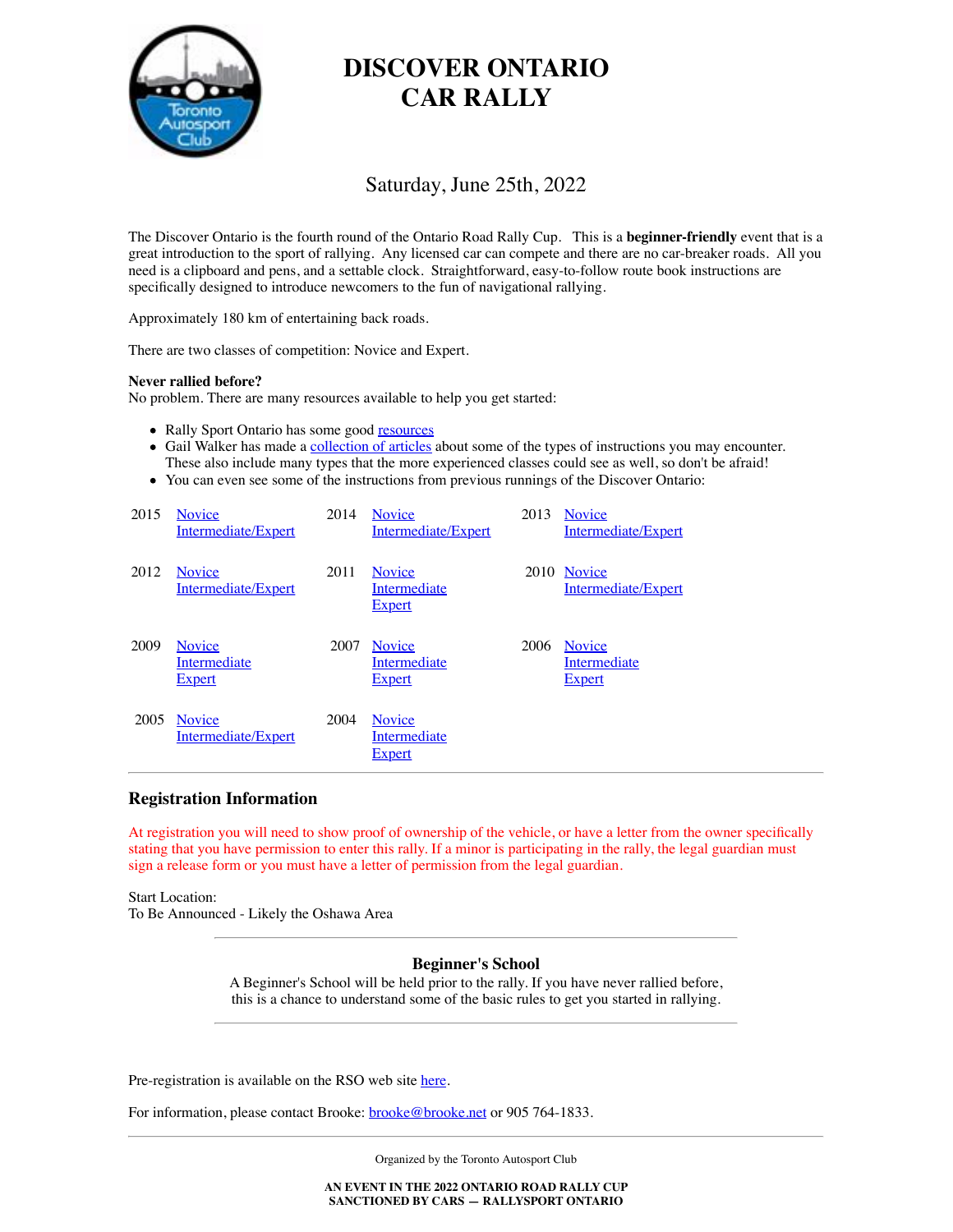# Ontario Time Attack School





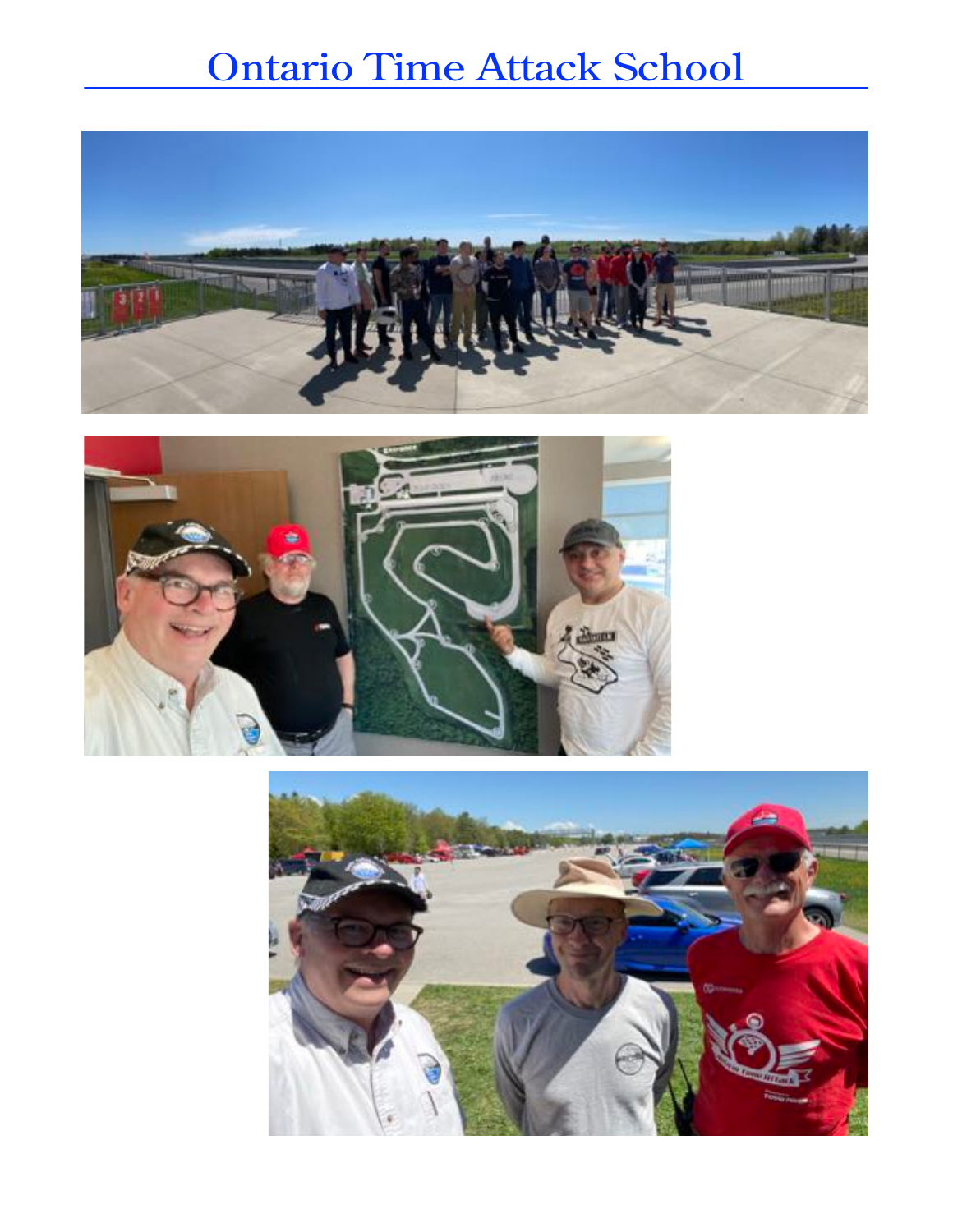





**CSC 1500** ECONO CAGE \$457.18



CSC 1503<br>CHUMP CAR KIT \$ 492.34





# **WE OFFER:**

\* Universal front and rear support kits \* \* Many styles of weld on plates for unibody \*  $*$  All cages come with gussets  $\&$  instruction sheet  $*$ \* All cages are standard 1-34 .095 ERW tubing \*







Asphalt Oval, ATV, Dirt Oval, Drag Race, Kart, Midget & Road Race Tires

Everything racing from A to Z In stock items available for same day shipping!

CAGES & MANUFACTURING: 905-685-4291 PARTS, SAFETY EQUIPMENT & TIRES: 905-685-7223 OR SHOP ONLINE AT WWW.BICKNELLRACINGPRODUCTS.COM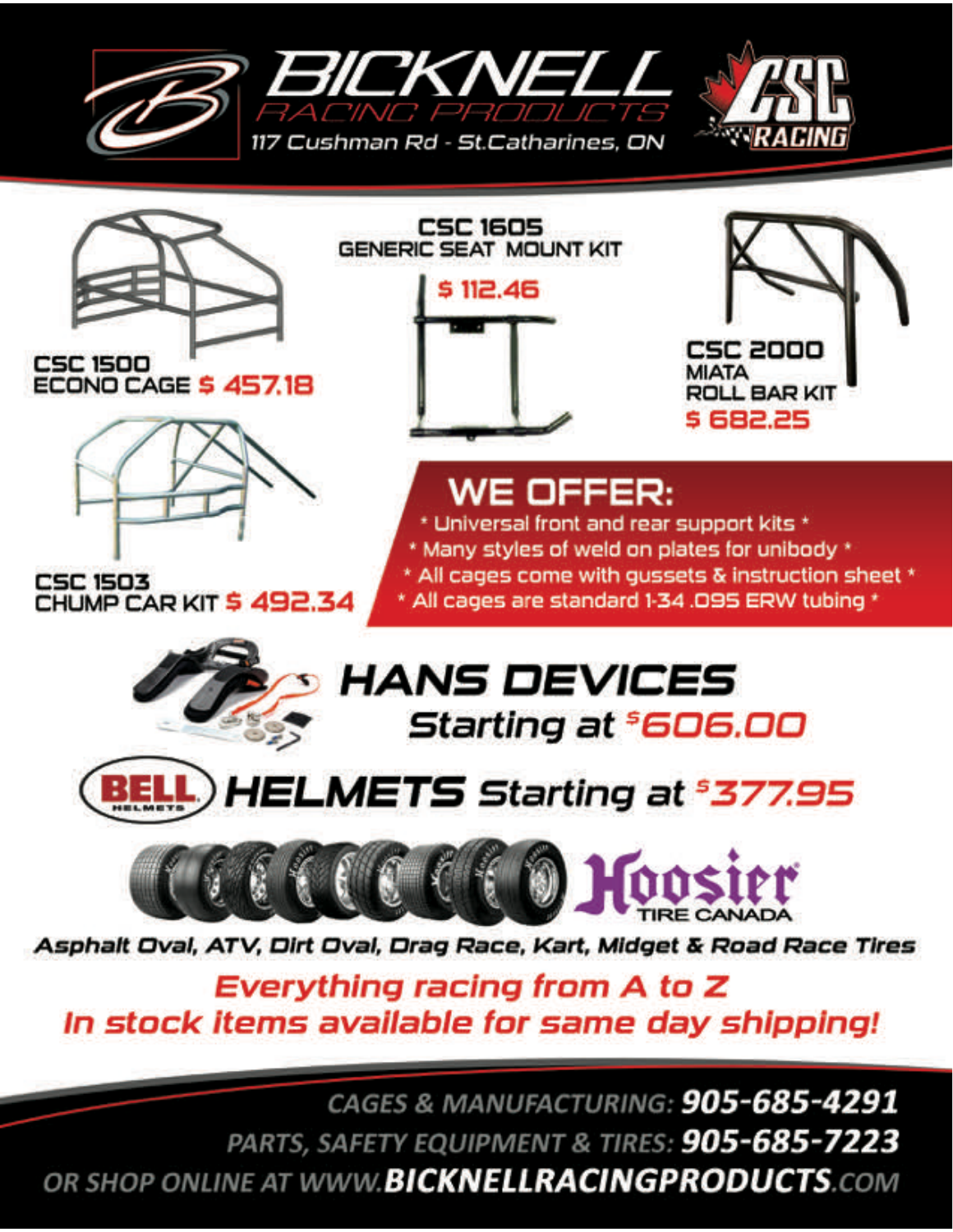*Attention Proud TAC Members!*

Now you can buy clothes and more with the TAC logo on it, through the Toronto Autosport Club's online store (a partnership with Café Press.com).

Choose from a large selection of shirts, jackets, mugs, bags, even games and toys! Almost anything that Café Press sells, they will sell with the TAC logo on.

Visit the store at http://www.cafepress.com/torontoautosportclubgear

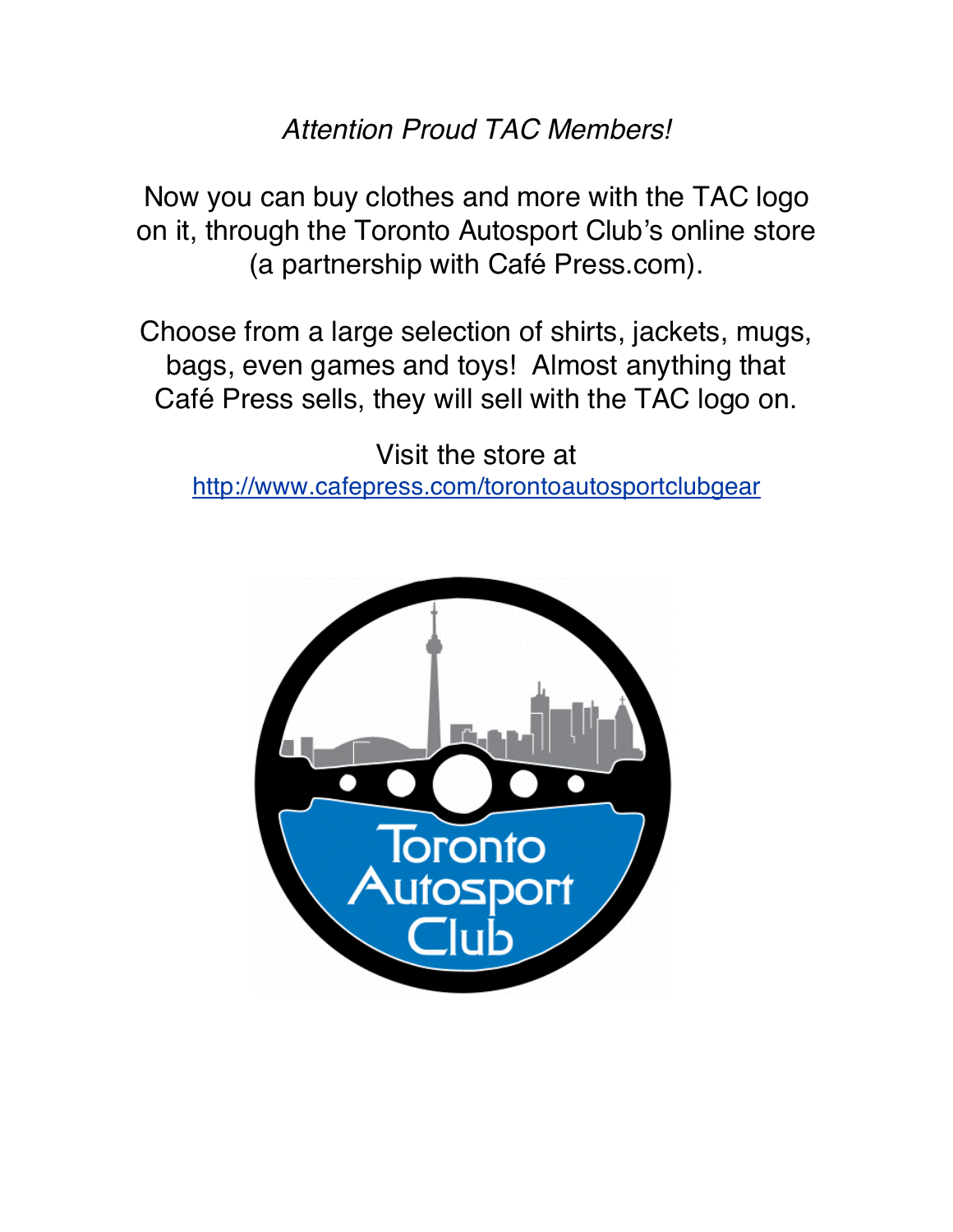## **Toronto Autosport Club - Executive Conference Call Meeting Minutes May 4, 2022**

Call time: 8:20 pm via ZOOM

Participants: Graham, Brooke, Nick, & Ingrid Regrets: Claire, Gary & Rob

President:

Absent. Today is his birthday, so we will excuse him. Happy Birthday!

We've got 589 followers on Facebook.

Membership: 89 members: 6 life, 49 primary, 34 family

Treasurer:

| Account Balances: |     |             |
|-------------------|-----|-------------|
| PayPal            | \$. | 135,04      |
| Tangerine         |     | \$20,585.95 |
| RBC               |     | \$6,071.97  |

## Competition:

Time Attack - school & first event are next weekend, everything seems to be in control

Ice Racing - next committee meeting is May12.

DOCR - June 25, 2022, looking for volunteers

Social - BBQ at Mosport SportsCar Grand Prix race July 3. Details to come.

Old Business -

New Business -

Adjourned at 8:30 pm Minutes by I. Beck